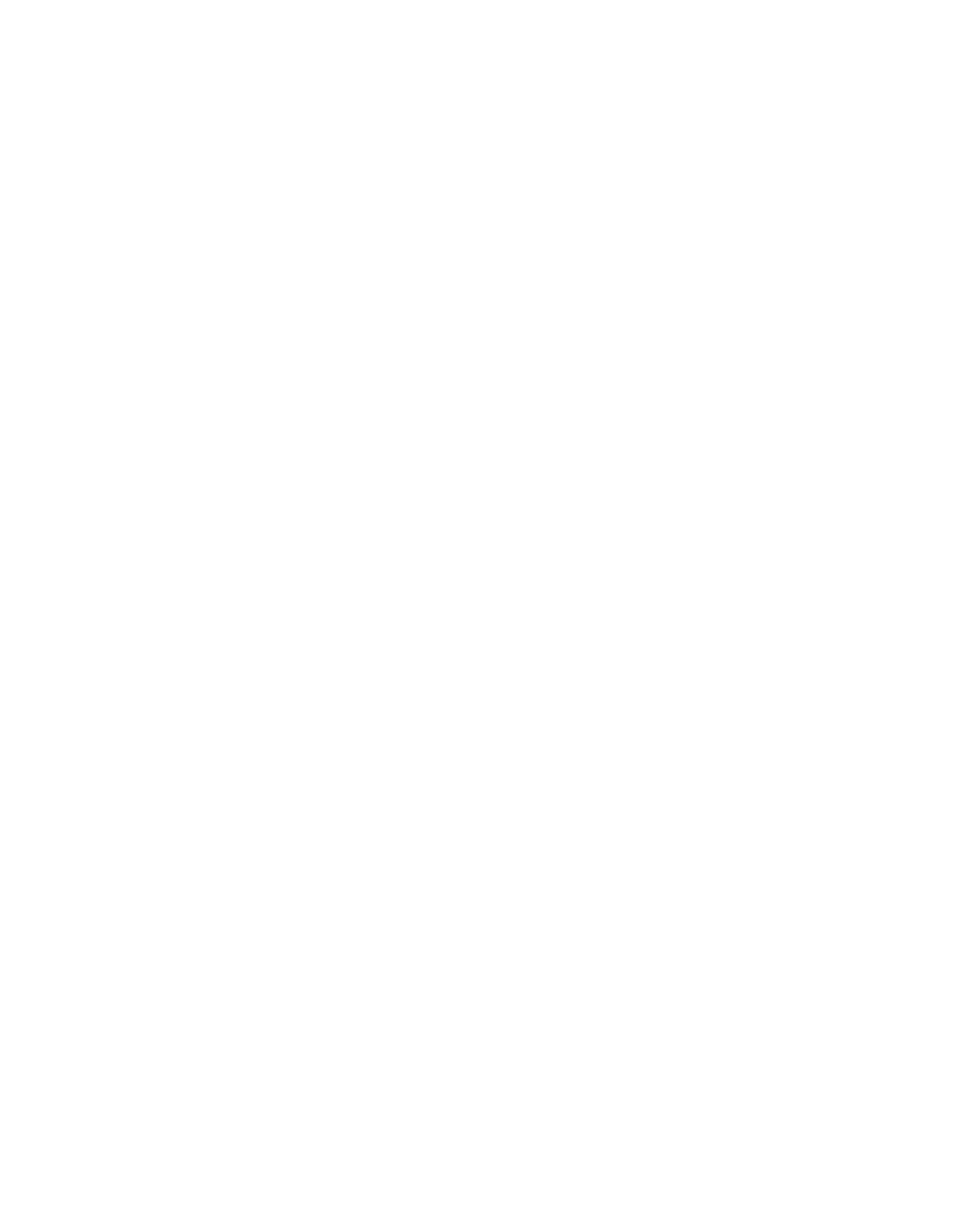

Owned & Loved by: Janet Atkins & Charles Namey *1060 McKean Circle Winter Park, FL 32789 macsbestfriends@aol.com (407) 740-8897 www.mickeykingofmagic.com* SS MOKEY

*Can. Am. Ch Pattishawl Causin Applause x Can. Am. Ch Classical Wonder Woman* Bred by: Bea Sawka, Rosie Schroeder and Julie Kempster

BAHAMAS KENNEL CLUB BEST IN SHOW

CH Classical's King of Magic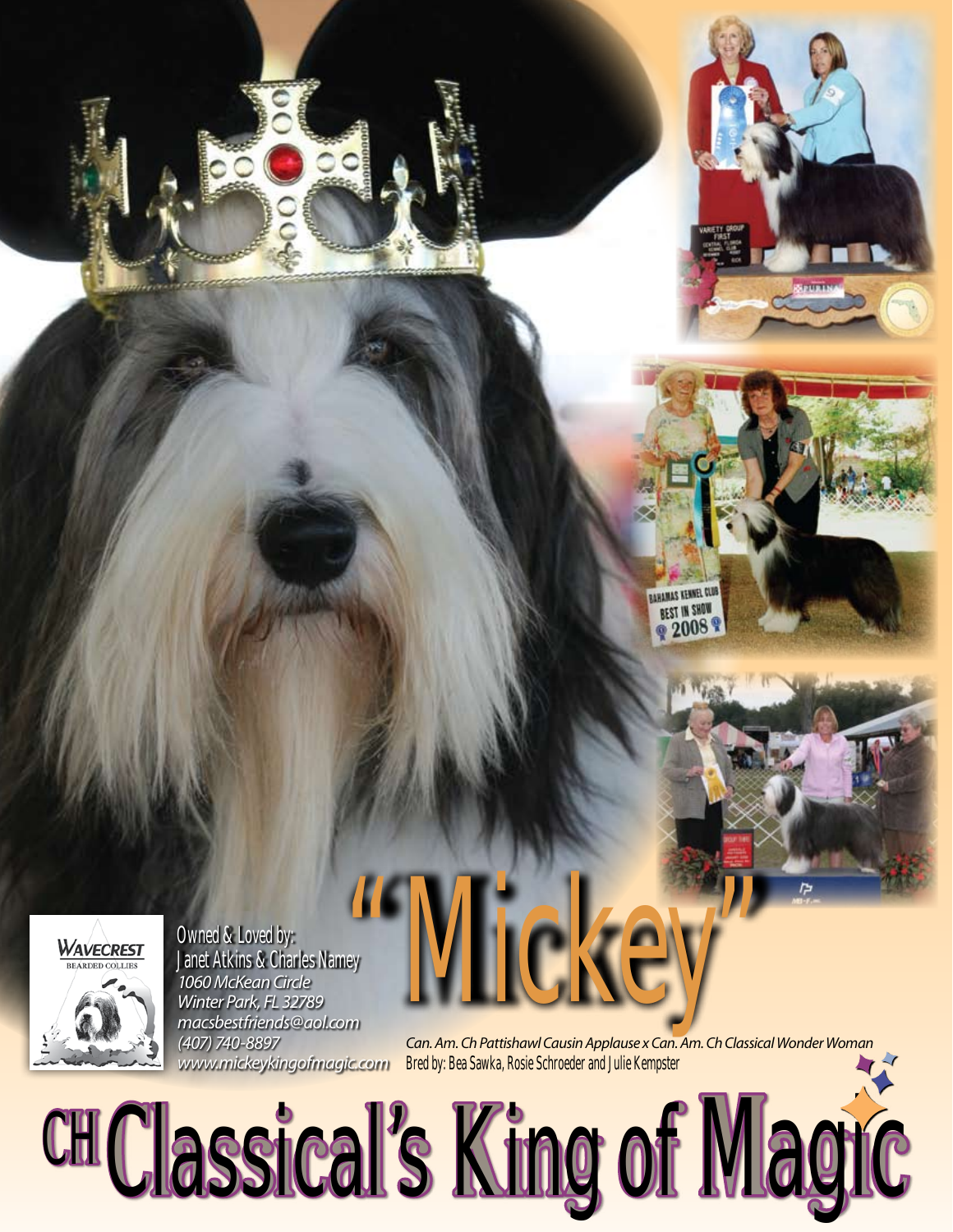## **Mckey wins Best in Show**

On March 16, 2008, at the Bahamian Kennel Club's 25th Annual Championship Dog Show, "Mickey" (Ch. Classical's King of Magic) was awarded the honor of Best in Show.

Shown by owner Janet Atkins to Judge Jacqueline Rusby, "Mickey" was selected Best of Breed, Herding Group One and Best in Show from a field of excellent competitors from the USA, the Bahamas and other countries. He also earned the Bahamian Kennel Club Championship Title and a Herding Group One on Saturday.



Thank you Judge Jacqueline Rusby for this ultimately magical win!



*[Can. Am. Ch Pattishawl Causin Applause x Can. Am. Ch Classical Wonder Woman]* Bred by: Bea Sawka, Rosie Schroeder and Julie Kempster



Janet Atkins & Charles Namey *1060 McKean Circle Winter Park, FL 32789 macsbestfriends@aol.com (407) 740-8897*